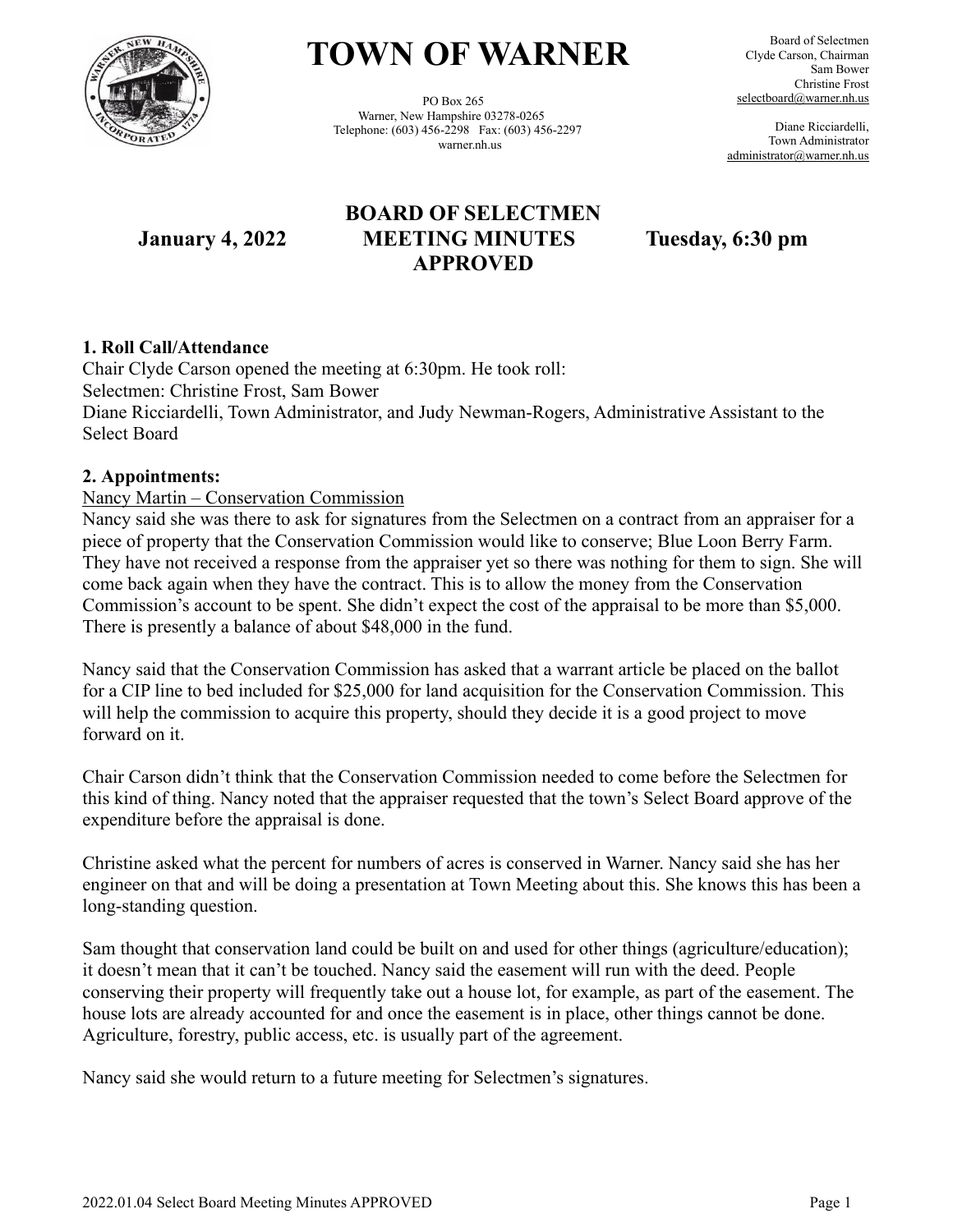**It was moved by Clyde Carson and seconded by Sam Bower that this expenditure of funds was in approval of the Selectmen; when the paperwork comes in, Nancy has authority to enter a contract with the appraiser for the cost of the appraisal of the Blue Loon Berry Farm. The motion was approved unanimously.**

#### Charlie Albano – Warner Community Center

Charlie said the Economic Advisory Committee has been looking at the old Warner Community Center. A few weeks ago they received the results from the childcare questionnaire that went out. There was a question of where the childcare/preschool program would go. To move forward they need to define what is in the building. An email was sent to the Selectmen from Charlie on December  $20<sup>th</sup>$ , and it was crafted by the Economic Advisory Committee. It serves as a suggestion as to things to consider about the building. A meeting would be assembled by the Selectmen, per Chair Carson at an earlier meeting about the building and this letter will help facilitate the discussion.

Charlie said that a charrette is needed to get a good look at the building and identify the best uses. He contacted Mike Tardiff of the Central NH Regional Planning Commission about this. Charlie thought that sometime in July, a charrette could be done with the town; they would get the history of the building, what they want to use it for, and get a community dialogue going. They want to find out what people want.

Grant Pellitieri, who sits on the committee, was asked to draw up some images of what the building could look like. Charlie showed the drawings. There is an acre of land behind the building that could be utilized for a number of different things. A circular driveway could be installed, and community garden could be offered. The renderings give an idea of what the possibilities are behind the building. He feels there is potential there.

Chair Carson said they need to have a meeting to make sure they provide a home for the current people who are using the building. Whatever they decide to do, they want to make sure no one feels like they are being kicked out. Charlie said the committee is only looking to see how the space could be used most efficiently.

Charlie said there has been talk of developing a pre-school program in the building. Funding from the Community Funding Finance Authority could be acquired, which would be available in December for use the following June. If the Select board decides that they don't need a charrette and no additional funding, a preschool program could be put in the program, using a smaller amount of funds somewhere else. This could be done in time for the following September. Someone who already does this kind of program would have to be established and Warner would provide the space.

Chair Carson said they had talked about a childcare operator who might come in. They had also heard that the Headstart program director was going to retire and if they would look to see if the program would continue that September. There was also a thought that the KRSD would be looking for a pre-K program. He feels the charrettes are a good idea, but if they do this, does that put these other things out of question because of the timeline. Charlie said most likely. Chair Carson said he feels these are both good considerations but waiting on a charrette may not line up with the timeline for some of these other things. Charlie said currently, there is a crisis across the country to find daycare providers. Once a decision is made on the space, they can move forward. It was noted that there were some leads on the space for daycare use, but nothing definite yet.

(Speaker - name not stated) said she knew the school district was interested in something in this area for pre-k. She thought they should keep all these people in the discussion to see what is wanted or needed. Charlie said that a rep from the School Board (Emma Bates) is on the Economic Development Committee, so she is a good resource in this regard.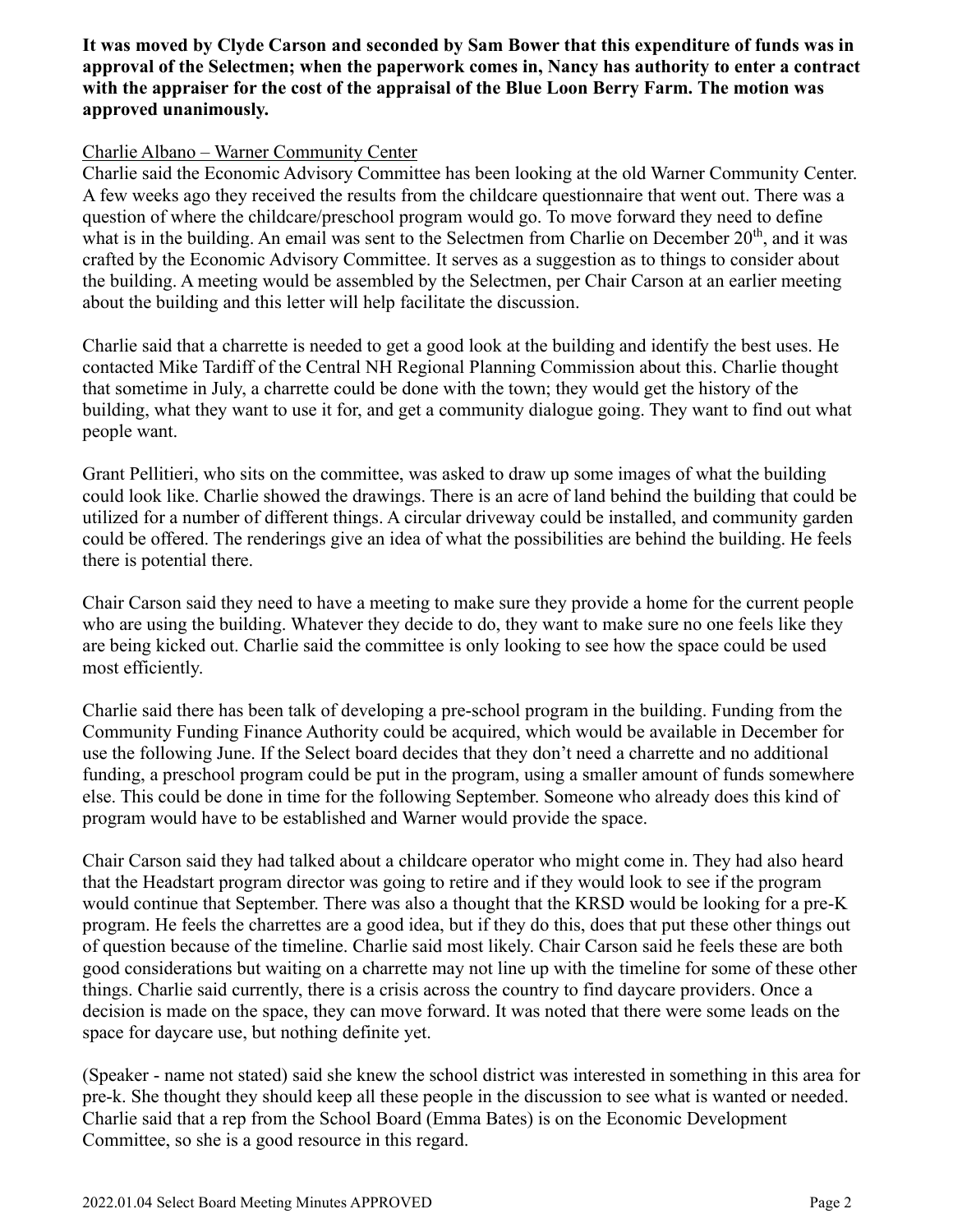Christine wasn't sure it was feasible to plan on getting a pre-school in the building for the upcoming school year. She likes the idea of having it there, but feels that they need to go through the planning stages to figure out what they really want and need first. Christine feels it is critical that they have a conversation with the current tenants. It was noted that the KRSD is looking for a second location for a James House Pre-School. The first location is in New London.

Sam wondered if they should have their own meeting with those who use the building and give a survey to them and and see what they are using their space for, how much space they use, etc. They could also include the superintendent. The sooner the better.

Chair Carson said he supports these ideas. He said that they first need to find out what is going on with the Headstart program; it uses a large chunk of the building. They will not know until late springtime. There was discussion about ways that the RPC could do a charrette sooner to keep with the other timeframes that are coming into play. It may be possible to get the RPC to do a charrette sooner, but it would then be on Warner's dime.

Charlie said he could also contact the childcare director in Bradford and see if they had space, would she give some kind of commitment to move in in September. Sam thought perhaps she should come to their round table meeting anyway just to gather some information. Her expertise would be appreciated as a childcare provider.

A meeting with the tenants of the building was set for January 21st at 5pm. Location would be at the Town Office building.

#### **2. Public Comment**

#### Purchase of Property

Gary Fitzgerald was there and said he wanted to purchase some of the properties the town owns, which may be put up for sale. Chair Carson said that he wasn't sure if they were all going to be auctioned off and/or were for sale. They would need to be purchased through a sealed bid. Sam said he would suggest that an email or proposal be sent to the Selectmen with the interested buyers' contact information. They would be in touch with him if/when the properties become available.

Marianne said that a title search is required to sell a property where there are liens. Chair Carson said that this cost comes to \$980 from the person they are using. Sam said that that he understood a signed contract needs to be completed for the title searches for these properties with liens. Chair Carson said they had the contract for signature.

**It was moved by Clyde Carson and seconded by Sam Bower to sign the contract with Sander Searches or \$980.00 for the title searches for the properties the town has liens on, which may be put up for sale. The motion was approved unanimously.** 

#### **3. Town Administrator's Report**

Diane said that the budget has been updated. Expenses are at 90% for the year. Revenues have been updated and warrant articles are being worked on. She will be working on the warrant articles with DRA the following day to get ready for the next budget meeting.

Diane thanked Dan for all his support getting the Town ready for year-end. She also thanked Judy for her help with payroll. Without them, they wouldn't be on schedule.

Chair Carson understood that the town has signed a contract with MRI and the system would be in place in March. He felt they should begin the hiring process soon to replace the bookkeeper. Chair Carson asked for the Selectmen to review the latest job description and get comments back to Diane within the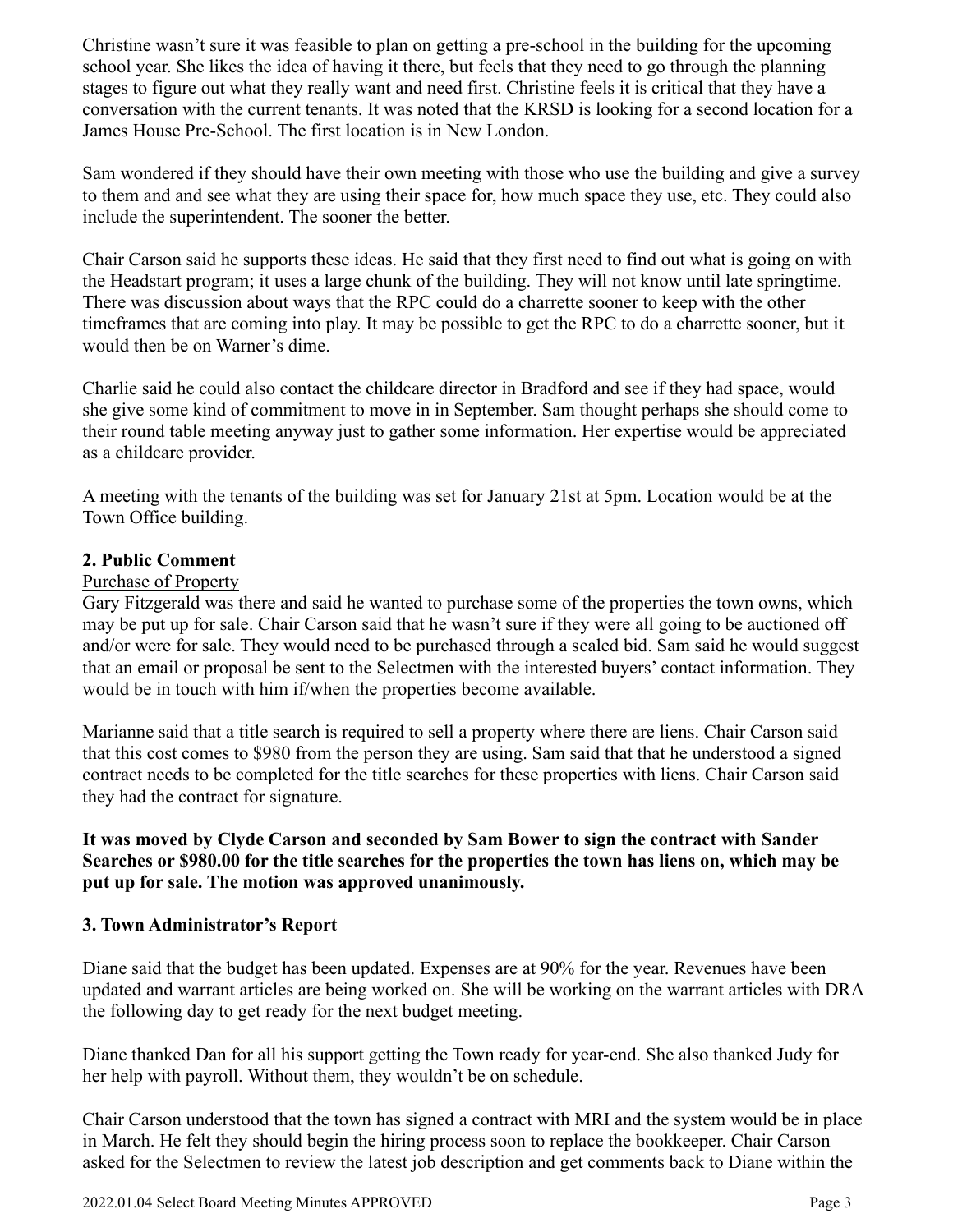next week. They also need to figure out the hours being offered. Diane felt this was tricky because the new software may reduce the time needed. Chair Carson was hesitant to cut the hours back from what the previous position was at. It was suggested they could advertise the position with a range of 20-30 hours/week.

Judy said that she feels MRI will be a good support. She said the right person will be able to adapt to this system fairly easily.

# **4. Fish and Game Raffle**

Judy said that it appears that they do this each year. Sam said that all raffles have to be approved by the Board of Selectmen. The approval goes from February through December. Chair Carson thought they should invite someone from Fish and Game to their next meeting to explain what they are doing. The selectmen agreed. They would be contacted to send someone to the next meeting.

# **5. Town Holiday Schedule**

Judy said the State holidays were put onto the list for the town's office closures for 2022. Chair Carson said that Oct. 10 should be Indigenous People's Day. It was noted that the Town gives 10 holidays to employees.

Chair Carson said that most of the highway crew sacrificed their Christmas day having to work due to icy road conditions. He realized that they were paid, but felt they deserved an additional floating holiday in 2022 to thank them for their sacrifice.

**It was moved by Clyde Carson and seconded by Sam Bower to give the Highway Department employees who worked on December 25th, 2021 an additional floating holiday in 2022 as recognition that they missed out on the Christmas holiday in 2021 due to inclement weather conditions, forcing them to work on their scheduled day off. The motion was approved unanimously.** 

# **6. Salary Budgets**

There was discussion about what had been suggested in earlier meetings, by the Selectmen and by the Budget Committee with regards to merit raises, COLA and increases and how those should be included in the budget.

With the changes to the budget that were made, the overall budget increase is approximately a 4.8% increase over 2021. Diane said she would review and finalize the figures before sending them to the Budget Committee.

With regards to salary increases,

**It was moved by Sam Bower and seconded by Christine Frost to suggest a 4.2% COLA and a 2% merit budget for full and part time employees. The motion was approved unanimously.**

**Christine Frost amended the above motion to state that the 2% merit budget will go into effect six months out. The amended motion was approved unanimously.**

**It was moved by Sam Bower and seconded by Clyde Carson to suggest a 4.2% COLA and a 2% parity adjustment 6 months out.**